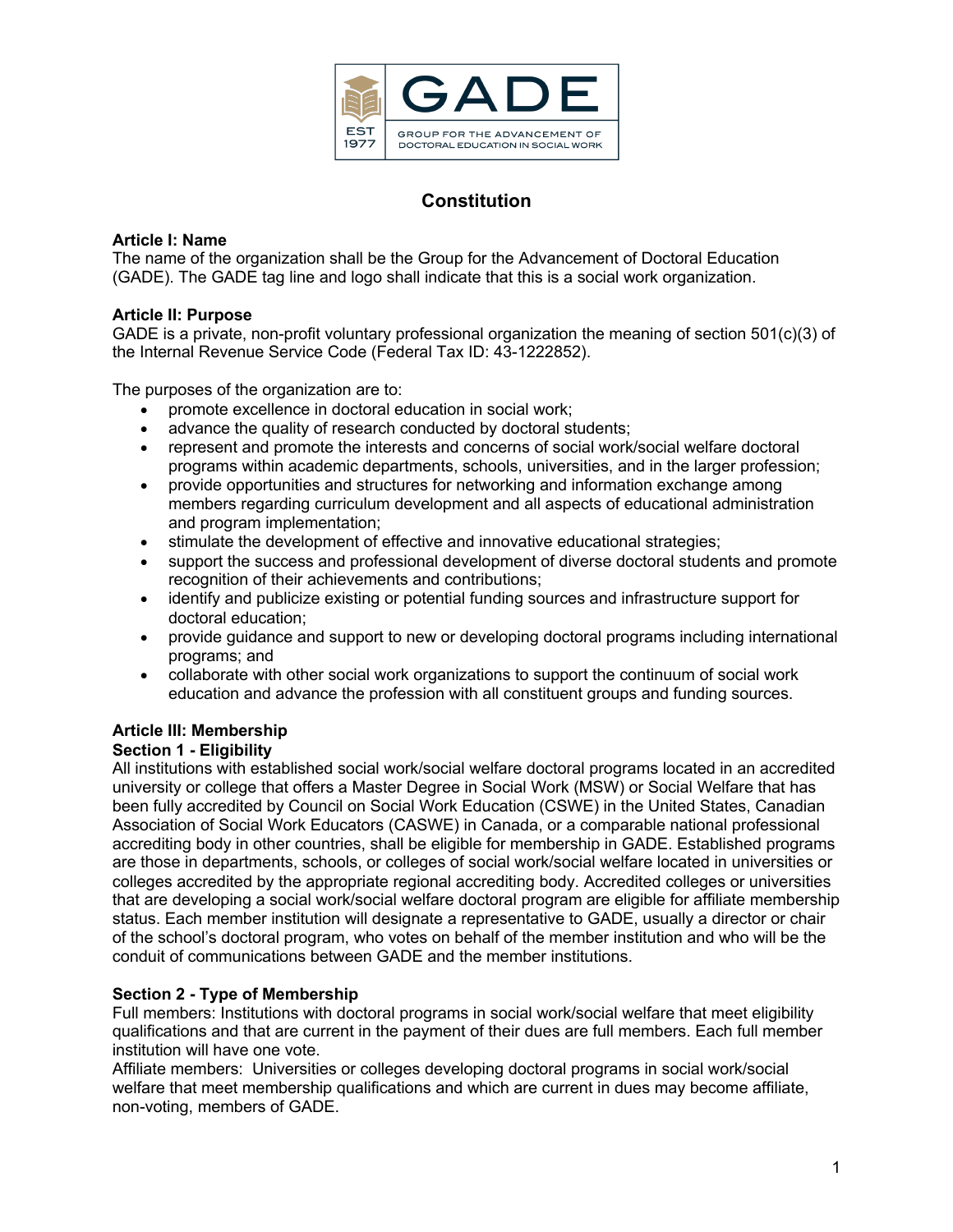### **Section 3 - Membership Dues**

The Board of Directors determines the amount of annual dues owed for all institutional members. The dues will be the same for both full and affiliate institutions. Eligible institutions that have paid annual dues are active full or affiliate members of GADE. Institutions pay dues once each year regardless of the number of doctoral programs they offer. Annual dues shall cover the period from September 1 through August 31. The Treasurer shall endeavor to disseminate the dues invoice as close to September 1 as practical. The invoice shall state that payment is due upon receipt of the invoice.

Beginning November 1, the Treasurer shall send at least one reminder invoice to all institutions whose dues have not been received, with a copy to the President of GADE; this reminder invoice shall include the following statement: "Failure to pay dues within 60 days of the reminder invoice will result in removal of the institution from the GADE webpage (both the listing of member institutions and any banner displaying photographs of member institutions) and removal from the GADE members listserv. In addition, institutions that have not paid dues after 2 years will not be allowed to attend the annual GADE conference until arrears and current dues are paid in full. The Treasurer shall send to the President the names of institutions in arrears, and the President shall take the necessary steps to enforce the penalties stipulated above. Institutions may be reinstated to active full membership upon full payment of dues plus payment of a \$100.00 reinstatement fee.

# **Article IV: Administration - Board of Directors**

### **Section 1 - Structure**

The Board of Directors ("Board") shall serve as the administrative body of the organization. The Board shall consist of ten persons elected by the voting membership of the organization. All members must be directors of doctoral programs in member schools/colleges at the time of their election to the Board.

### **Section 2 - Elections**

The officers of the Board shall consist of the President, President (elect), Immediate Past President, Treasurer, Treasurer (elect), and Secretary. The election of Officers and Members At-large to the Board shall be conducted electronically and held close to the Annual Business Meeting ("ABM") at the GADE Annual Conference. The election results shall be announced at the ABM. The Board (or a delegate Nominations Committee) will solicit nominees for election to the Board at least 4 weeks before the ABM. The solicitation will emphasize the importance of achieving diversity in areas of race, ethnicity, gender, sexual orientation, disability, perspectives, experiences, program foci, and geography among the nominees. The Board shall generate a slate of candidates from the nominees to be presented to the membership for voting consideration at least 2 weeks before the ABM. Electronic voting shall be open from the date the notice of the Board election is sent and will close prior to the ABM. The voting period shall be at least 7 days long. The ballot shall be submitted in a manner set out in the Board election notice.

### **Section 2.1 Term of Office**

The terms of office begin with election at the annual meeting and will be staggered to assure continuity. All Board Members shall serve a 3-year term, and they may be re-elected for one consecutive term. All terms shall be staggered.

If members of the Board (including officers) leave the directorships of their doctoral programs prior to completing their terms, they shall remain on the Board until the next regularly scheduled election. If they choose not to remain on the Board, the GADE President, in consultation with the Board, shall appoint a person from the general GADE membership as an interim Board member until the next general election.

The Board members elected as officers to the Board shall serve a 3 year-term and may be reelected for one additional term. The first year of the 3-year term for President and Treasurer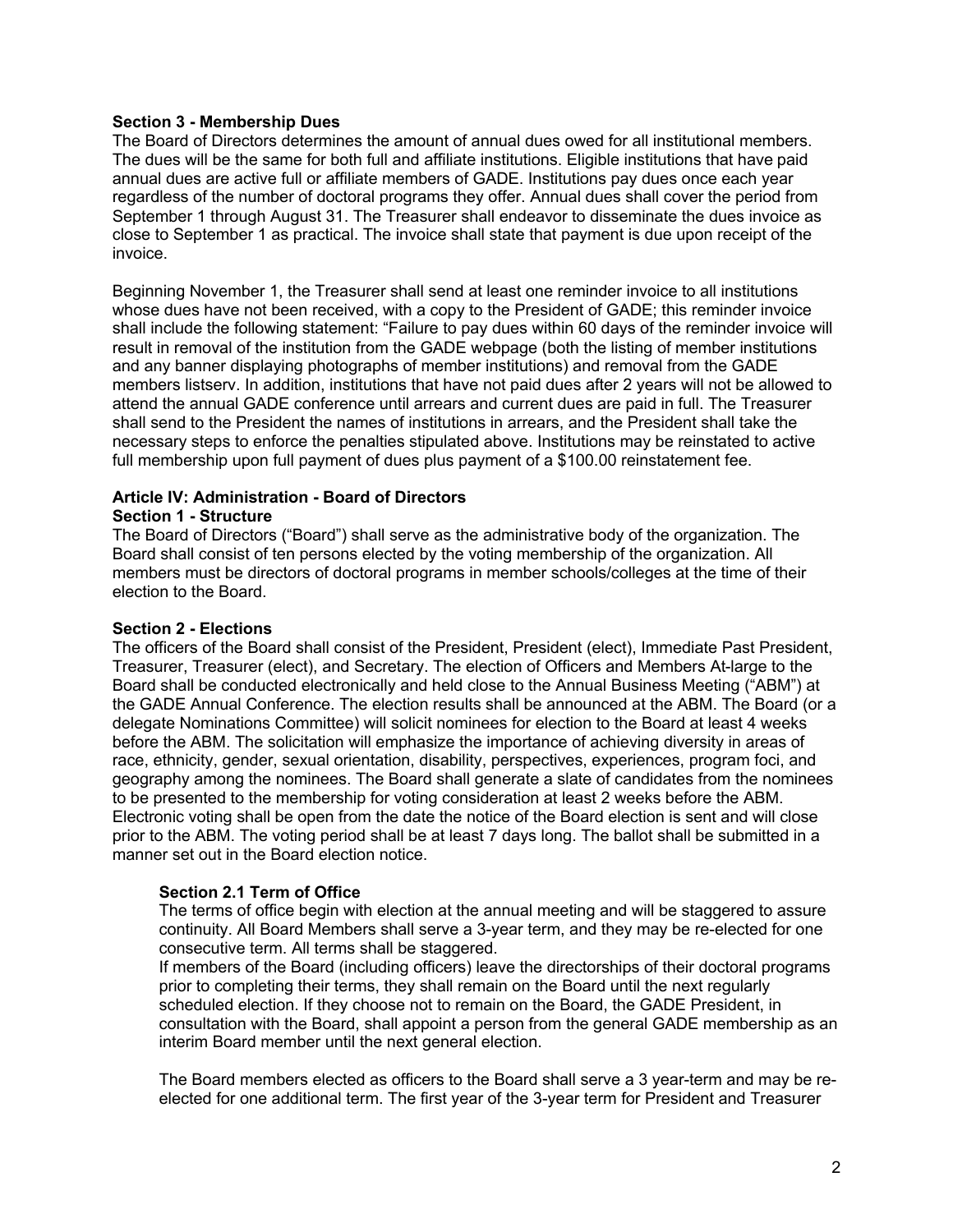will be in the role of elect that for that respective office. At the end of the term of President, the President remains on the Board as Immediate Past President for a term of one year.

If an Officer to the Board leaves office for any reason, the Board will elect another person to serve as an interim for the vacant office until an election for this office is held at the next business meeting held at the annual GADE conference.

# **Section 2.3 - Voting**

Each Member serving on the Board shall have one vote.

# **Section 3 - Board Functions**

The Board of Directors shall have the following functions:

- serve as the administrative body of the organization;
- collect membership dues and prepare annual budget and financial reports;
- adopt and adhere to appropriate financial policy for the smooth operation of the fiscal affairs of the organization and the maintenance of the organization's bank account;
- maintain an updated membership roll;
- at the request of the GADE membership, including members of the Board, prepare and draft bylaws for membership approval;
- record and distribute all constitutional changes to doctoral program directors;
- *sponsor the GADE Annual Conference:*
	- $\circ$  solicit the GADE membership for school/program's interest in hosting the annual GADE conference via written solicitation
	- $\circ$  select the host site based on evaluation of the following selection criteria: a) interest letter submitted by the school/program; b) institutional membership in GADE for at least two years; and c) viability consideration regarding geographic location, accessibility and transportation;
	- $\circ$  plan jointly with the host school/program the annual conference, with the President serving as Program Chair and the host school/program serving as Co-Chair, assuming responsibility for registration, identification of lodging accommodations, and other on-site conference arrangements; and
	- $\circ$  notify doctoral program directors of conference and invite the dean/director of the host school/program.
- distribute GADE-related information to doctoral program directors and other individuals and entities, as appropriate;
- promote research on doctoral education; and
- represent the goals and advocate the concerns of GADE with other organizations in the professional, public, and private sectors (e.g., the National Association of Deans and Directors, the National Association of Social Workers, the Council on Social Work Education, the Association of Baccalaureate Social Work Program Directors, government agencies) including those that fund doctoral education and engage in legislative activities that are necessary for the funding of research and doctoral education.

### **Section 4 - Duties of Officers**

The **President** shall officiate at the business meetings of the membership and of the Board and shall normally represent the organization within the professional and other external organizations. The President is responsible for all contracts entered into by GADE with approval from the Board. The President convenes regular meetings of the Board during the year to attend to the needs and business of the organization. The President may nominate chairpersons for standing and ad hoc committees as needed. The President is Co-Chair of the Annual Conference.

The **President (elect**) works closely with the outgoing President to learn the roles and responsibilities of the position. The President (elect) may substitute for the President when needed.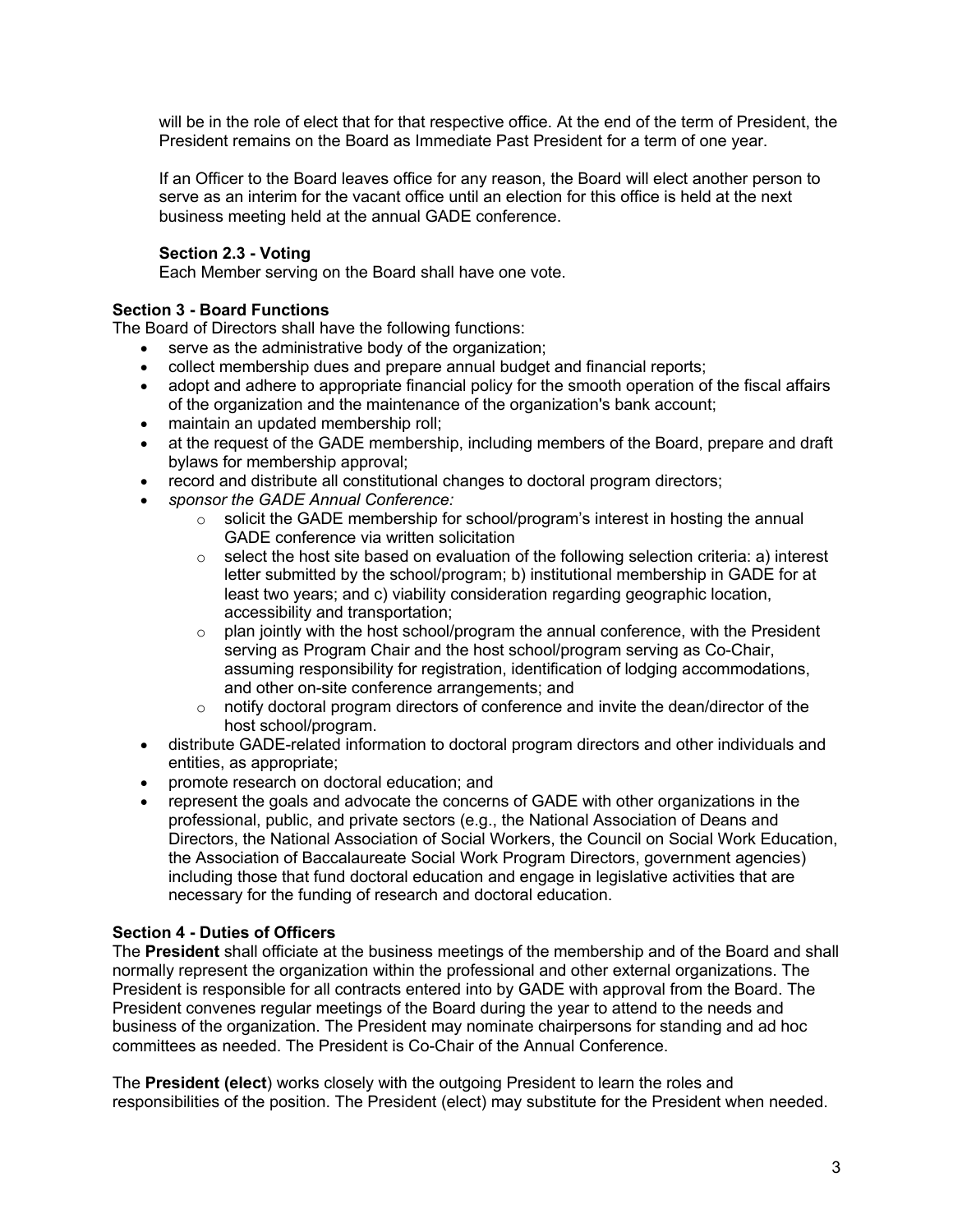The **Immediate Past President** may substitute for the President when needed.

The **Treasurer** shall prepare an annual budget for the organization, execute financial transactions for the organization, and monitor and report on the organization's finances annually. The Treasurer will oversee the bidding process for a certified public accountant and prepare all materials for an annual "agreed upon procedures" audit. The Board shall select a certified public accountant after reviewing at least three (3) bids submitted to GADE for consideration. The Treasurer will confer with the chosen certified public accountant on an annual basis to ensure compliance with fiduciary requirements.

The **Treasurer (elect)** works closely with the outgoing Treasurer to learn the roles and responsibilities of the position. The treasurer shall maintain the official list of the organization's membership and of the Board membership.

The **Secretary** prepare and keep the minutes of the business meetings of the membership and of the Board, track terms of Board members and officers, and organize the annual Board elections and the election of the Board officers. The secretary makes the approved minutes of meetings available to the membership.

### **Section 5 - Standing Subcommittees**

Standing Subcommittees include Awards, Conference Program, Constitution, Finance, and Marketing/Website. Each subcommittee is chaired by a member of the Board and includes additional volunteer members. Each subcommittee may elect a co-chair. The President shall appoint chairs to all standing committees subject to the Board advice and consent and serves as an ex-officio member of all standing subcommittees. Committee chairpersons are responsible for soliciting members for the subcommittee. Membership of each subcommittee is posted on the GADE website on an annual basis. The Subcommittee Chairperson will keep an accurate record of subcommittee meetings and decisions and be prepared to present the subcommittee report to the Board as required. The Subcommittee Chairperson shall provide regular updates of the subcommittee's work the Board either in writing or through the Board conference calls or meetings.

#### **Article V: Meetings**

# **Section 1 - General Membership**

# **Section 1.1 - Regular Meeting**

GADE shall hold an annual business meeting of its membership each year to occur during the annual GADE conference. The date of the meeting and its agenda shall be determined by the Program Subcommittee in conjunction with the Board.

#### **Section 1.2 - Special Meetings**

Special meetings of the membership may be called by the Steering Committee upon the request of one-third of the Committee members.

### **Section 1.3 - Quorum**

One-third of the voting membership shall constitute a quorum, but a smaller number may convene a meeting for discussion of organization business.

#### **Section 1.4 - Voting**

Each full voting member institution that is current in GADE dues shall have one vote. Members with more than one program or more than one director of the doctoral program will formally designate their representative on each vote. Affiliate members have no vote.